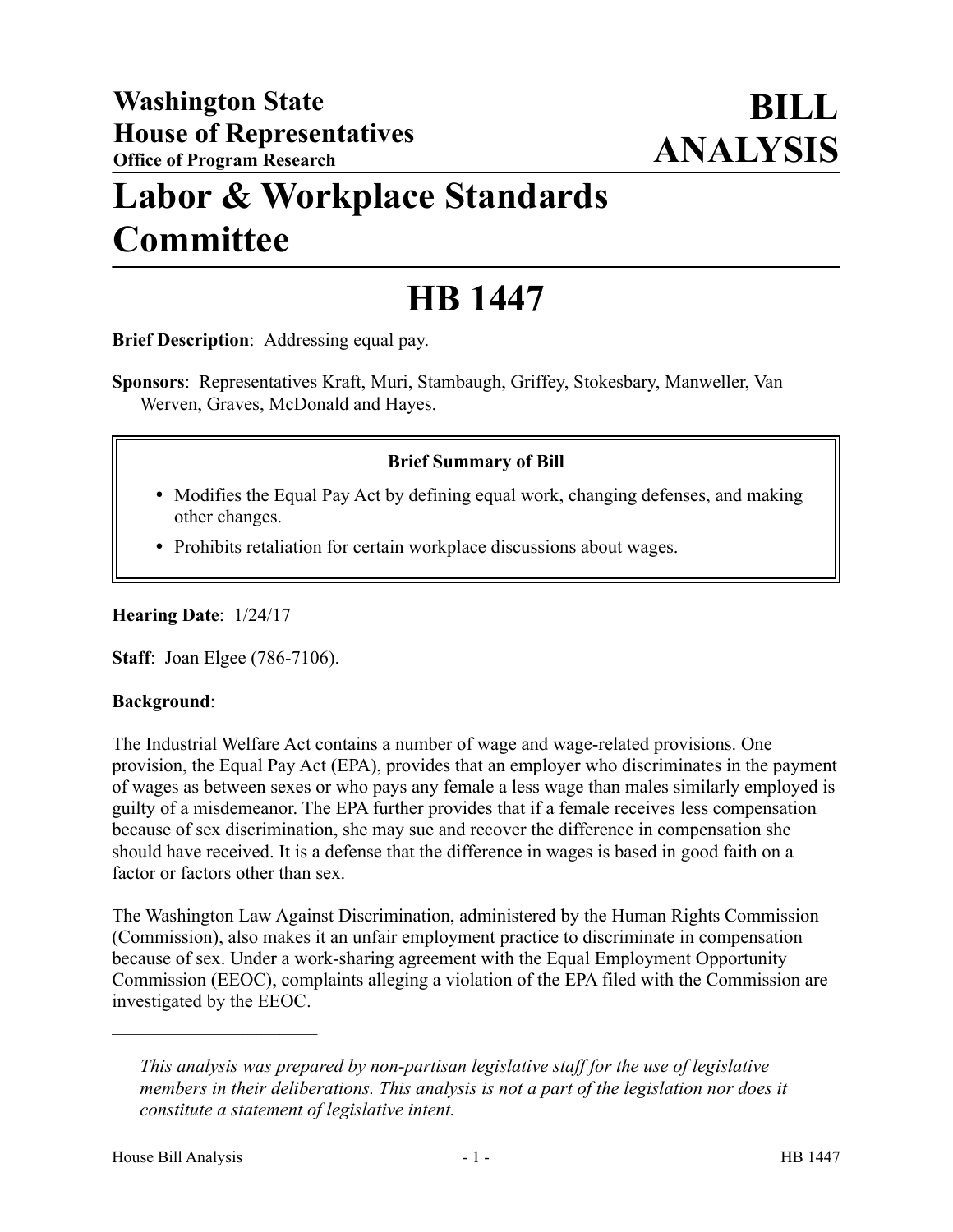The National Labor Relations Act protects the right of some employees to discuss the terms and conditions of employment. Employees who believe their rights have been violated may file a complaint with the National Labor Relations Board (NLRB).

### **Summary of Bill**:

#### Equal Pay Act.

The EPA is modified to provide that an employer may not pay employees in the same establishment lower wages than the wages paid to the opposite sex for equal work which requires equal skill, effort, and responsibility, and is performed under similar working conditions. Employees work in the same establishment if the workplaces are in the same geographical region, no larger than a county, taking into account population distribution, economic activity, and the presence of municipalities.

The employer defense is changed to provide that a differential based on the following is not discrimination:

- a seniority system;
- a merit system;
- a system that measures earnings by quantity or quality of production; or
- a bona fide factor considered by the employer, including education, training, performance, or experience. The factor applies only if it is not based on sex, unless the differential is otherwise permitted by law and is reasonably related to the work.

Aggrieved individuals may recover interest, and costs and reasonable attorney's fees, in addition to the balance of the wages. If the pay discrepancy was deliberate and in bad faith, the employee may recover an additional amount equal to the actual damages. The statute of limitations is two years. The misdemeanor is repealed. Also repealed are references to "males" and "females."

#### Wage discussions.

An employer may not prohibit an employee from inquiring about, discussing, or disclosing the compensation of the employee or of another employee with that employee's consent, or aiding or encouraging another employee to exercise the employee's rights regarding wage discussions. The prohibition does not apply to an employee who has access to other employees' wages as part of their essential job functions and discloses wages to individuals who do not otherwise have access to that information, with some exceptions. An employee is not required to disclose the employee's wages.

An employer may establish, in a written policy provided to all employees, reasonable workplace and workday limitations on the time, place, and manner of wage discussions.

A cause of action is available for an employee who was retaliated against for engaging in protected conduct, except for an employee who initiated, directly or through a representative, proceedings with the NLRB related to the conduct. An employee's failure to adhere to any time, place, and manner limitations is an affirmative defense if the employer took the adverse employment action for failure to adhere to the limitations. The employee may be reinstated and